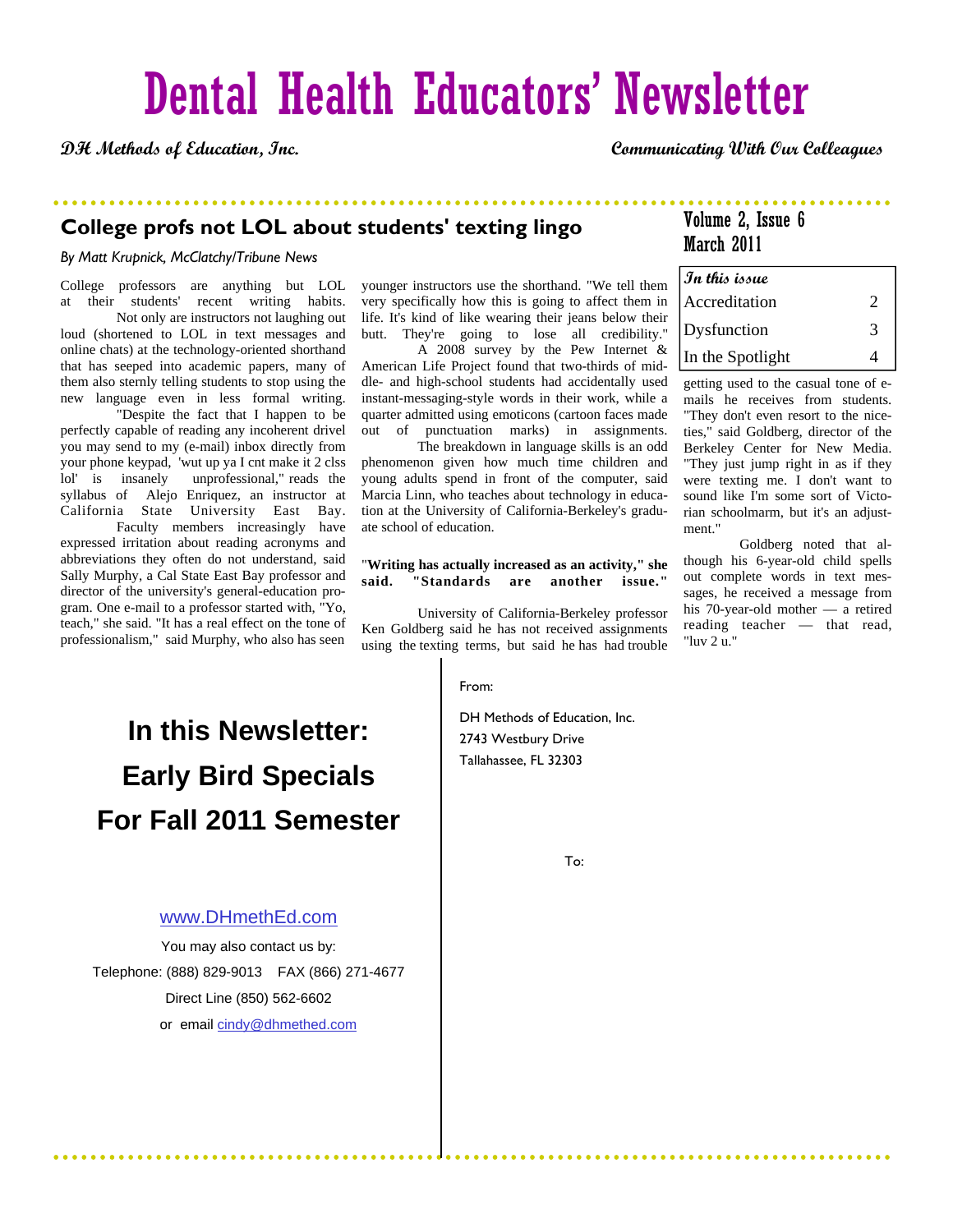### EExcell **Inquiring Minds Will Ask Accreditation:**

### **Interpretation of Standard 6-2**

### *By Cindy Biron Leiseca*

Demonstrating compliance with this standard involves extensive on-going assessment of all the aspects of the program that affect the standards of care. Here is the standard as written in the American Dental Association Commission on Dental Accreditation Dental Hygiene Standards document.

(The same standard applies to Dental Assisting Programs with on-campus clinics):

### **"6-2 The program must conduct a formal system of quality assurance for the patient care program that demonstrates evidence of:**

- a) standards of care that are patientcentered,
- b) focused on comprehensive care, and written in a format that facilitates assessment with **measurable criteria;**
- b) an ongoing review of a representative sample of patients and patient records to assess the appropriateness, necessity and quality of the care provided;
- c) mechanisms to determine the cause of treatment deficiencies;
- d) patient review policies, procedure, outcomes and corrective measures.
- **A. Description**

### **Include a copy of the program's formal system of quality assurance."**

While your faculty may think they have covered all the bases for meeting this standard, you may want to revisit the details involved in measuring the criteria. To do this requires an

extensive plan that puts forth a check and balance system that assesses the curriculum and all individuals involved directly and indirectly in the delivery of evidence based patient centered care.

What is assessed *only* in the clinic itself and/ or in the conduction of dental records reviews does not provide complete evidence of quality assurance of patient centered care. This article is an overview of the components of the plan. Your plan must include key people appointed to oversee the entire plan and they must delegate responsibilities to those at each level. A check and balance system would also measure the success of the plan. The key people who oversee the plan may be:

- The Quality Assurance Director (usually the Dean)
- The Quality Assurance Manager (appointed by the Director)
- The Quality Assurance Committee (Faculty, staff, selected students)

The plan should also include an on-going assessment and tracking of the qualifications and credentials of those involved :

- **Education** - measured with appropriate tools such as evaluations, surveys conducted by patients, faculty, students, others
- Scholarship -evidence of research conducted by all
- **Service** -community, collaborations, etc.

### **Patient Centered Standard of Care**

Each institution must prepare a document delineating the "Standards of Care". These standards must be measurable and encompass minute details of:

- **Ouality**
- **Safety**
- Professionalism

The on-going assessment is conducted through:

- Self-assessment
- Peer-assessment
- External Audit

The Quality Assurance Committee works together under the leadership of the Quality Assurance Director and Manager to formulate the plan and the tools, forms and strategies for the ongoing measurement and assessment of the components that lead to and maintain quality assurance of evidence based patient centered care.

This article is based on information from just a part of the quality assurance workshop that is led by: *Christine Dominick, CDA, RDH, MEd,* our DH Methods of Education, Inc. accreditation expert.

The extensive details of the preparation and the Quality Assurance Plan are included in the all day Ethics and Legal Issues workshop offered on Friday, July 22, 2011 at the Summer Camp Santa Ana, CA. This is a new all day workshop that includes "The Complete Ethics Course" in the morning session and Quality Assurance, Affiliations and Legal Issues in the afternoon session. See registration link on the back of newsletter.



### **Early Bird Special—Submit P.O. or Credit Card order by May 2, 2011**



Early Bird Special: Student Bulk Order (minimum of 15 DVD's) at **\$79.95** each

For every order of 15 DVD's your program receives one free DVD

### Purchases must be made through your college bookstore

. . . . . . . . . . . . . . . .

New Chapters:Root Instrumentation & Ultrasonic scaling, Instrument Sharpening, Dental Assisting 4 handed Instrument Transfer, and Coronal Polishing. 2 hours and 37 minutes of demonstrations

The Bookstore Order form is on the website www.DHmethED.com

Precision In Periodontal *<u>Instrumentation</u>* (2<sup>nd</sup> edition) Cynthia Biron Leiseca

. . . . . . . . . . . .

. . . . . . .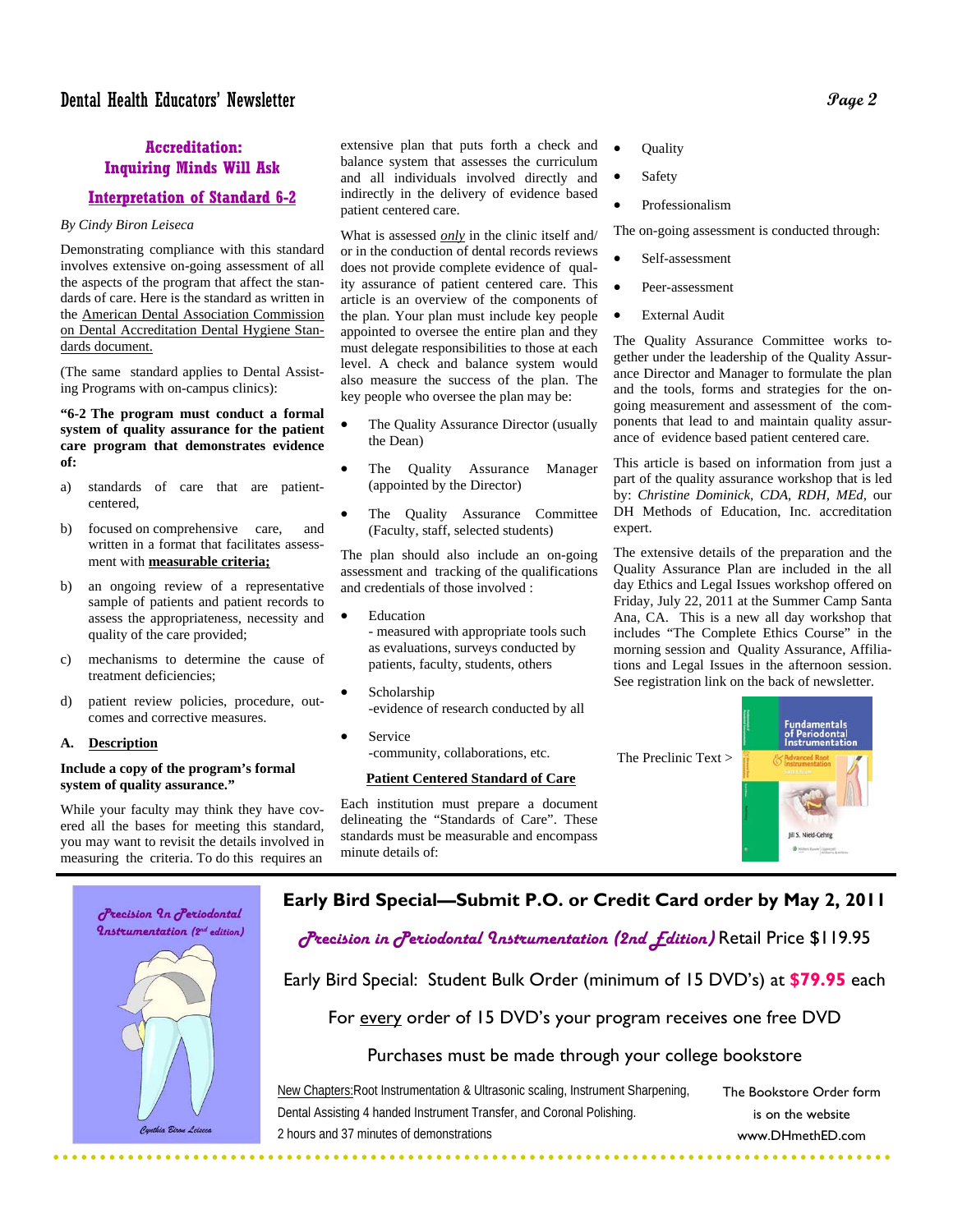### **Dysfunction in the Workplace** by Roxanne Emmerich, CSP, CMP, CPAE

**We've all been there.** You walk into a bank, restaurant, or store and suddenly feel it, that vague sensation that all is not well. It drips from the ceilings and sits in puddles on the floor. The employees are lost in thought, unable to decide whether they'd rather be somewhere else or stay and kill each other. And you're the lucky one bathing in all the poison they can ladle up. Yeesh.

I hope you've experienced the other side, too. You walk in the door and are gob smacked by a sense of well-being. This isn't just a place where people work, it's a place that WORKS. The employees want to be there and they want YOU to be there. You feel your brow relax, and the corners of your mouth head ever-soslightly north. You don't wanna leave.So which of these do YOU work in?

So you're wondering if that six-headed, chainsmoking, flatulent monster that's been "hiding" in the supply closet is the Beast we're talking about here.

#### **Here Are 9 Symptoms of a Dysfunctional Workplace:**

1. People say one thing and mean another

2. People give lip service to new ideas, only to undercut them in private

3. Defensiveness

4. Saying you'll do something and then not doing it

5. Chaos

6. Deflection of feedback and blame

7. People pretending they "missed the memo on that one"

8. Refusal to deal with conflict

9. Gossip and backstabbing

### **How to Turn the Dysfunctional Workplace into an Environment Where People Actually Want to Work**

When you think of a dysfunctional organization, you might picture a lot ofscreaming and yelling. But take a close look at this list. There's very little that has to do with raised voices, and the only mention of "conflict" is the failure to deal with it directly.

**You will have conflicts in the workplace.**  The key is to address it in a healthy and productive way.

Yelling at someone isn't the best way to communicate displeasure, but it's a heck of a lot better than whispering behind that person's back, which gets us into the excruciating, crazy-making world of the passive-aggressive.

If I had to nominate just one thing from the list as the most destructive symptom of the dysfunctional workplace, there's no contest. It's GOSSIP. A workplace full of whispered gossip is as painful and maddening as a buzzing mosquito at bedtime. It is destructive to the soul of your workplace and the souls of your people who never feel safe and always wonder who is talking behind their backs.

### **How to End Gossip & Create a Happy Workplace Environment Where People Actually Want to Work**

Step one is to recognize that gossip is an attempt at communication—seriously screwed up communication, sure, but communication nonetheless. You can't eliminate the behavior without providing something to replace it namely a good and healthy way of communicating.

All Jack had to do was to go to Tom and say, "Dude, when you are late with that analysis, I end up on my knees to my boss because then my report is late. Please promise me you'll get that to me on time from now on." Reasonable. Direct. Easy.

If Jack came to you with gossip simply say, "Gee, it sounds like you need to talk to Tom directly so you can work this out." Lather, rinse and repeat until the person wakes up! Once you establish a zero-tolerance policy for talking behind another person's back, give your employees permission to address conflict head-on,out loud, courageously and honestly. Create a trusting and open environment and watch the dysfunctions in your worplace ebb away.

**The Next Step to Ending Workplace Dysfunctions: Build a Shared Vision**  Now you've recognized the symptoms and diagnosed the disease. Time for the cure.

Most workplace dysfunctions amount to employees shooting their energy at each other because there's nothing else to aim for. What's needed is a single, shared vision.

Everyone wants to be a part of something bigger than themselves. Everyone wants to feel productive and be happy. Give yourself and your team members a clear and positive picture of where you want to go as a group.

Most of them will jump at the chance to be a

part of it. When people align around a vision of great service, pettiness and dysfunctional workplace behaviors fall away and people become who they need to be to make it happen.

#### **Will there still be those who stubbornly hold on to their dysfunctions?**

I guarantee it. And for the sake of the rest of you gently but firmly encourage those folks to

find and follow their bliss elsewhere♦



Roxanne Emmerich is a well known speaker/consultant for workplace transformation and author of the book:

*"Thank God It's Monday!"*

You may contact her at: www.roxanneemmerich.com

## **Early Bird Special**

*The Sharpening Horse Kit* 



**Order a minimum of 15 Sharpening Horse Kits for students** 

**and receive one Free Sharpening Horse Kit for your DH Program Clinic** 

### **\$64.95 per kit**

**Featured in the October 2010 Issue of**  *RDH Magazine*

**"An easy to teach and learn technique that allows students to obtain truly sharp instrument cutting edges!"** *Jill S. Nield-Gehrig*



Allows you to sharpen along the length of the blade to produce the perfect cutting  $edge<sup>1</sup>$ 

 1. *J Contemp Dent Pract 2007* November; (8)7:070-077